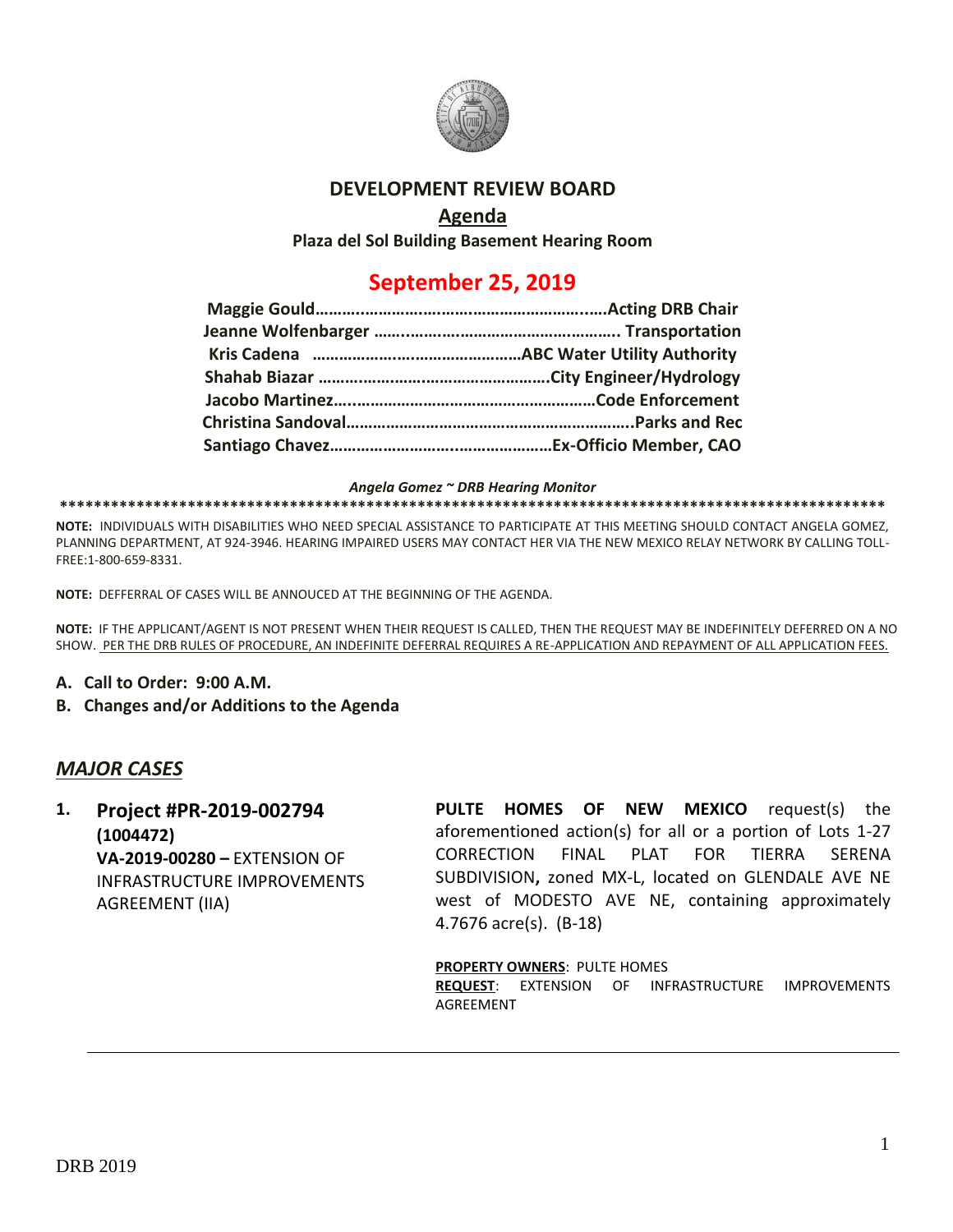- **2**. **Project #PR-2018-001501 (1010023) SD-2019-00163** VACATION OF PRIVATE EASEMENT **SD-2019-00162 –** VACATION OF PUBLIC EASEMENT **VA-2019-00290 –** WAIVER **VA-2019-00289 –** WAIVER **SI-2019-00299 –** SITE PLAN **ISAACSON & ARFMAN, LLC** agent(s) for **MONTANO FAMILY HOMES LLC** request(s) the aforementioned action(s) for all or a portion of TRACT 6-A-2 PLAT OF LOTS 6-A-1 AND 6-A-2 NORTH FOURTH STREET HOMESITES ADDN, zoned R-A, located at 712 MONTANO RD NW between 9<sup>th</sup> ST NW and HARWOOD LATERAL, Albuquerque, NM, containing approximately 1.7110 acre(s). (F-14) **PROPERTY OWNERS**: PERLA SARITA R TRUSTEE PERLA LVTC/O JEFFREY PARKS **REQUEST**: CLUSTER DEVELOPMENT OF 8 RESIDENTAL LOTS WITH ASSOCIATED OPEN SPACE
- **3. Project #PR-2019-002046 (1010582, 1001515) SI-2019-00032 -** SITE PLAN – DRB

**WILSON & COMPANY, agent(s**) for **COA SOLID WASTE MANAGEMENT DEPT**., request(s) the aforementioned action(s) for all or a portion of a northerly portion of TRACT 107B1A1 excluding portions of Right of Way and excluding a northerly portion, TRACT 107B1A2 excluding portion of Right of Way, TRACT in the SW Corner – TRACT 107B1B, TRACT 108A3A1A, TRACT 108A3A1B, and TRACT 108A3B, TRACTS 108A1A1B1B & 108A1A2B2**,** TRACT 108A1A2B1A, TRACT 107B2A2 excluding Rights of Way, TRACT 107B2A1, excluding portion of Right of Way, MRGCD Map#33, zoned NR-LM, located at 4600 EDITH BLVD NE (SE corner of COMANCHE RD NE AND EDITH BLVD NE), containing approximately 22.0 acre(s). (G-15) *[Deferred from 2/27/19, 3/27/19, 5/1/19, 5/22/19, 6/19/19, 7/31/19]*

#### **PROPERTY OWNERS**: CITY OF ALBUQUERQUE

**REQUEST**: SITE PLAN FOR NEW ADMIN BUILDING, VEHICLE MAINTENANCE BUILDING, BIN REPAIR/WELD SHOP BUILDING AND STORAGE AREA, GUARD SHACK, RECYCLING DROP OFF AREA, PARKING AREAS AND CNG FUELING STATION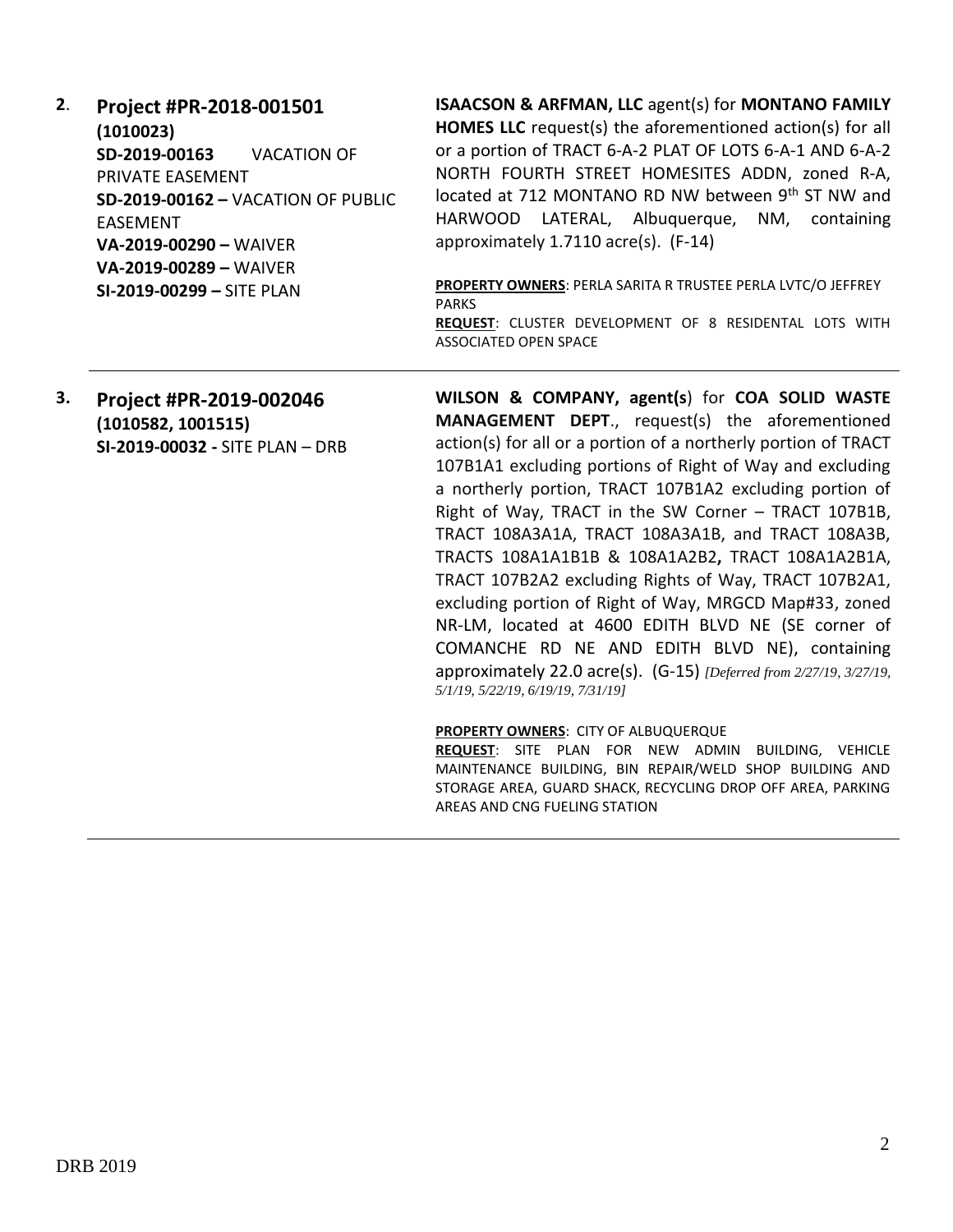**4. Project #PR-2019-002294 (1011491) SD-2019-00152 –** VACATION OF PUBLIC DRAINAGE EASEMENT **SD-2019-00151 –** FINAL PLAT **SD-2019-00150 -** PRELIMINARY PLAT

**TIERRA WEST, LLC** agent(s) for **MAVERICK, INC.** request(s) the aforementioned action(s) for all or a portion of TRACT OF LAND IN SEC 9 T10N R3E AND BEING IDENTIFIED AS TRACTS A AND B FROM A PORTION OF AN UNPLATTED 6.5774 ACRE TRACT AS DESCRIBED IN SPECIAL WARRANTY DEED FILED MAY 4, 1978 IN BOOK D5A, PAGES 424-426 LESS AND THAN AND ACCEPTING PORTION OUT TO NMDOT R/W BY STIPULATED JUDGEMENT FILED NOVEMBER 20, 2000 AS DOC 200115519 AND THAT PORTION OF TRACT B OUT TO COA R/W BY QUIT CLAIM DEED FILED APRIL 28, 1980 DOCUMENT**,** zoned NR-LM, located at 1901 MENAUL BLVD NE east of I-40 and west of UNIVERSITY BLVD NE, containing approximately 6.5008 acre(s). (H-15) *[Deferred from 9/11/19]*

**PROPERTY OWNERS**: PALONI JOHN & SUNWEST BANK TRPALONI RVT **REQUEST**: PLAT/VACATION FOR A PROPOSED CONVENIENT STORE AND FUELING STATION

**5. Project #PR-2019-002770 (PR-2019-001345) SI-2019-00279 –** SITE PLAN

**DEKKER, PERICH, SABATINI** agent(s) for **DBG PROPERTIES LLC** request(s) the aforementioned action(s) for all or a portion of TRACT RR-3-A-1 WESTLAND SOUTH TRACTS RR-3-A-1 AND RR-3-A-2**,** zoned R-ML, located south of DENNIS CHAVEZ BLVD SW and west of  $98<sup>th</sup>$  ST SW, containing approximately 5.423 acre(s). (P-09) *[Deferred from 9/11/19]*

**PROPERTY OWNERS**: DBG PROPERTIES LLC **REQUEST**: 156 UNIT MULITFAMILY DEVELOPMENT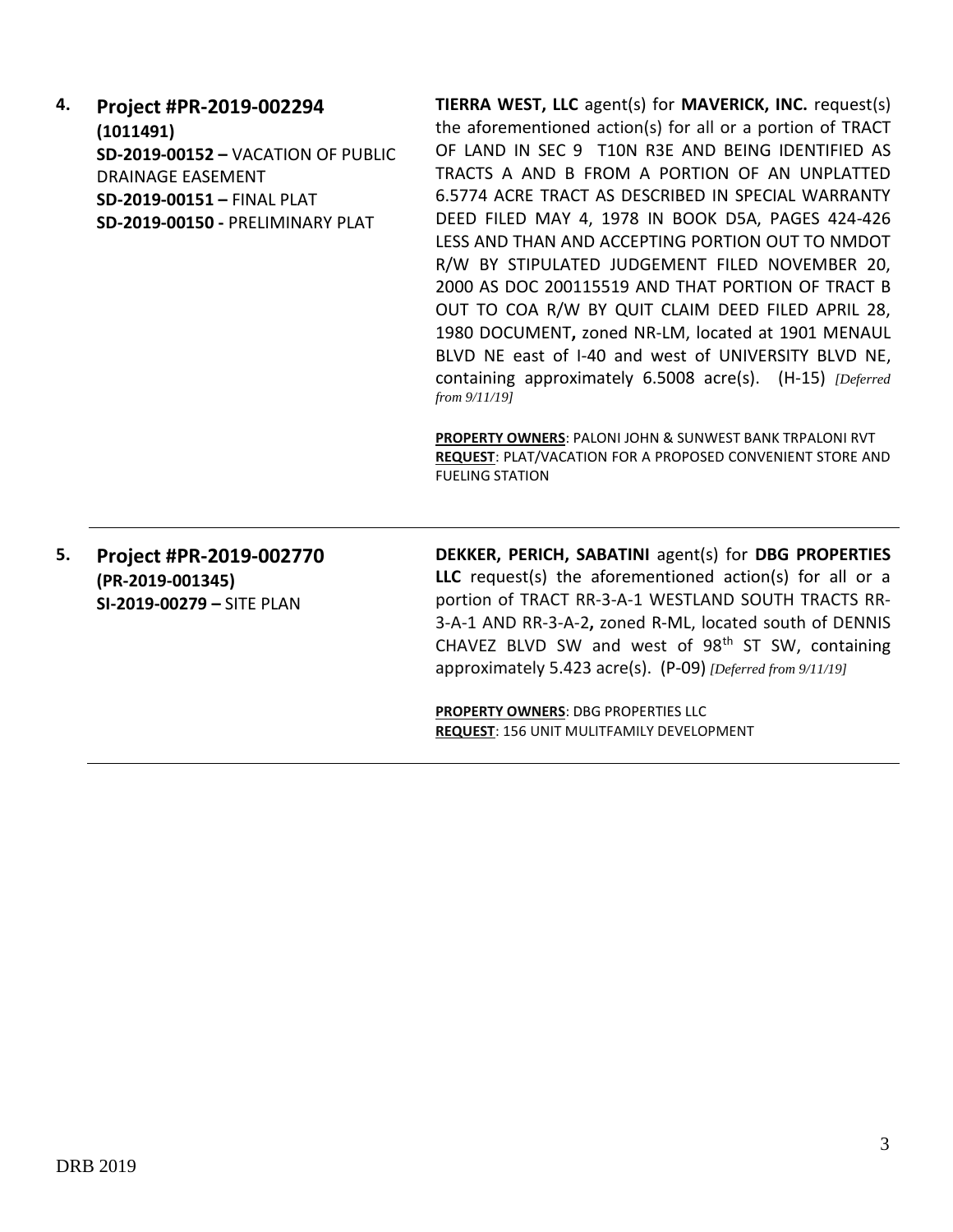| 6. | Project #PR-2019-002661<br>(1000575)                                                                                                                                                                                                                                                                                                                                                                      | <b>BOHANNAN HUSTON INC.</b> agent(s) for <b>PRESBYTERIAN</b><br><b>HEALTHCARE SERVICES</b> request(s) the aforementioned                                                                                                                                                                                       |  |
|----|-----------------------------------------------------------------------------------------------------------------------------------------------------------------------------------------------------------------------------------------------------------------------------------------------------------------------------------------------------------------------------------------------------------|----------------------------------------------------------------------------------------------------------------------------------------------------------------------------------------------------------------------------------------------------------------------------------------------------------------|--|
|    | SD-2019-00134 - VACATION OF PUBLIC<br><b>EASEMENT</b><br><b>SD-2019-00135 - VACATION OF PUBLIC</b><br><b>EASEMENT</b><br>SD-2019-00136 - VACATION OF PUBLIC<br><b>EASEMENT</b><br>SD-2019-00137 - VACATION OF PUBLIC<br><b>EASEMENT</b><br>SD-2019-00138 - VACATION OF PRIVATE<br><b>EASEMENT</b><br>SD-2019-00139 - PRELIMINARY/FINAL<br><b>PLAT</b><br>SD-2019-00140 - PRELIMINARY/FINAL<br><b>PLAT</b> | action(s) for all or a portion of LOTS 1-A THRU 4-A AND 5-9<br>PRESBYTERIAN HOSPITAL-MAIN CAMPUS PHASE ONE,<br>zoned MX-H, located at 1100 CENTRAL AV SE east of I-25<br>and north of LEAD AVE SE, containing approximately<br>11.9575 acre(s). (K-15)[Deferred from 7/31/19, 8/21/19, 8/28/19,<br>$9/11/19$ ] |  |
|    |                                                                                                                                                                                                                                                                                                                                                                                                           | <b>PROPERTY OWNERS: PRESBYTERIAN HEALTHCARE SERVICES</b><br>REQUEST: VACATIONS OF VARIOUS EASEMENTS AND REPLAT<br>To be deferred to October 9th at the applicant's request                                                                                                                                     |  |
| 7. | Project #PR-2019-002423<br>SI-2019-00130 - SITE PLAN                                                                                                                                                                                                                                                                                                                                                      | <b>SCOTT ANDERSON</b> agent(s) for <b>JIM ACHEN</b> request(s) the<br>aforementioned action(s) for all or a portion of LOT 11,<br>BLOCK 29, NORTH ALBUQUERQUE ACRES TRACT A UNIT B,<br>zoned NR-BP, located at 6504 ALAMEDA BLVD NE, west of                                                                   |  |

zoned NR-BP, located at 6504 ALAMEDA BLVD NE, west of LOUISIANA BLVD NE, containing approximately 0.89acre(s). (C-18) *[Deferred from 6/12/19, 7/10/19, 7/24/19, 8/21/19, 8/28/19, 9/11/19]*

**PROPERTY OWNERS**: ACHEN JAMES R TRUSTEE ACHEN FAMILY RVT **REQUEST**: SITE PLAN FOR A 8,125 SF WAREHOUSE/OFFICE BUILDING

**8. Project #PR-2018-001914 SI-2019-000287-** SITE PLAN AMENDMENT **TIERRA WEST** LLC agent(s) for **MERIDAN II REDEVELOPMENT** LLC request(s) the aforementioned action(s) for all or a portion of TRACT C BULK LAND PLAT of TRACTS A THRU D MERIDIAN BUSINESS PARK II (A REPLAT OF LOT 3 & TRACTS S-1A, S-2A-2 ATRISCO BUSINESS PARK UNIT 2)**,** zoned NR-BP, located on GALLATIN PLACE NW between LOS VOLCANES RD NW and FORTUNA RD NW, containing approximately 22.4273 acre(s). (J-10) *[Deferred from 9/18/19]*

**PROPERTY OWNERS**: MERIDAN II REDEVELOPMENT LLC C/O ANGELA BRUNACINI **REQUEST**: MAJOR AMENDMENT TO ADD A 97,000 SF WAREHOUSE/OFFICE BUILDING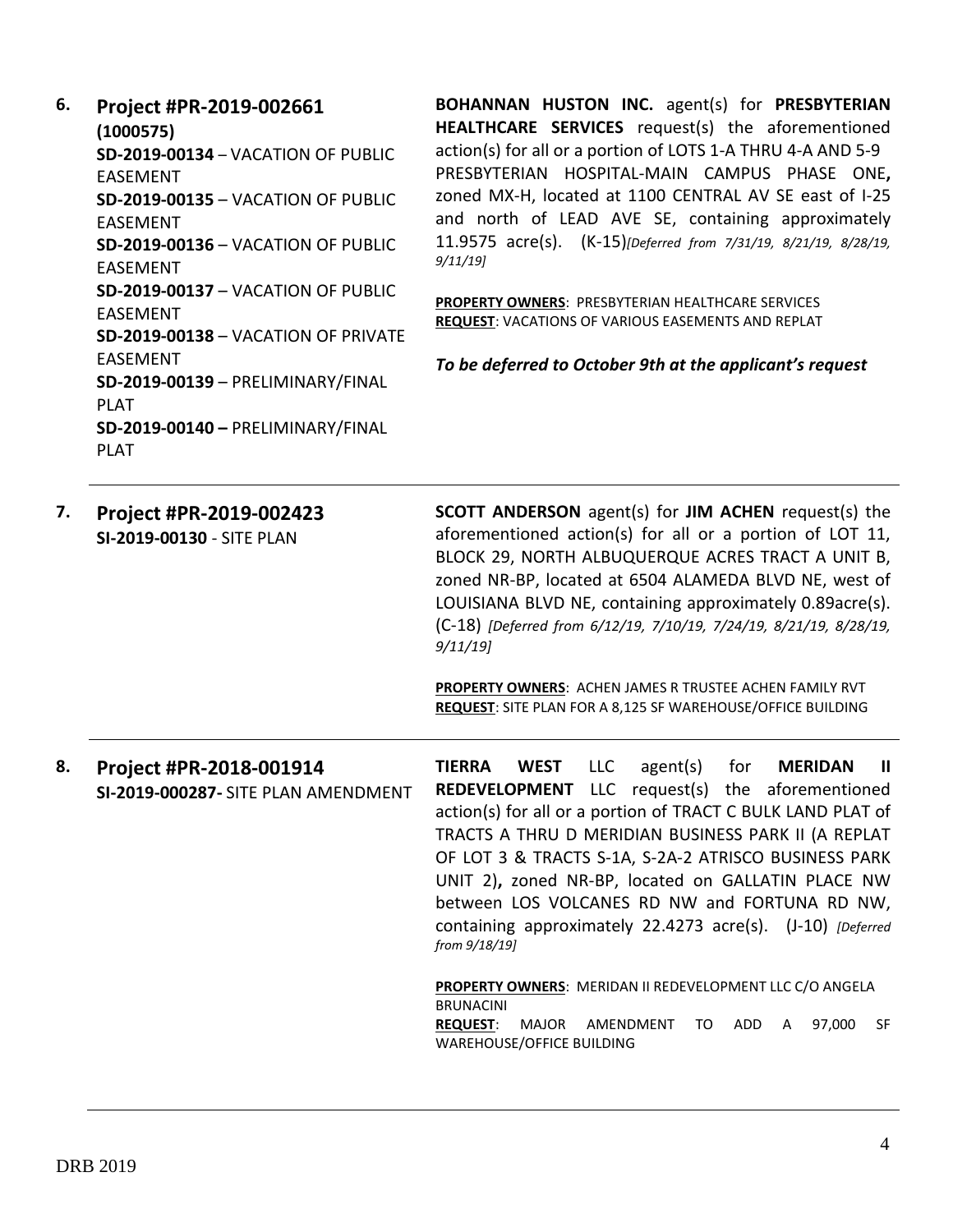| 9.  | Project #PR-2018-001670<br>VA-2019-00267 - WAIVER<br>VA-2019-00268 - WAIVER<br>SI-2019-00181 - SITE PLAN | <b>CONSENSUS PLANNING INC.</b> agent(s) for <b>AMERCO REAL</b><br><b>ESTATE COMPANY</b> request(s) the aforementioned action(s)<br>for all or a portion of TRACT C OF ALEXANDER CENTER,<br>zoned MX-M, located at 4TH STREET NW and CUTLER AVE<br>NW, containing approximately 2.5277 acre(s). (H-14) (site<br>plan deferred from 7/17/19, 8/21/19, 9/11/19, 9/18/19}<br>PROPERTY OWNERS: AMERCO REAL ESTATE COMPANY<br><b>REQUEST: SELF STORAGE FACILITY</b> |
|-----|----------------------------------------------------------------------------------------------------------|---------------------------------------------------------------------------------------------------------------------------------------------------------------------------------------------------------------------------------------------------------------------------------------------------------------------------------------------------------------------------------------------------------------------------------------------------------------|
| 10. | Project #PR-2018-001670<br>SD-2019-00174 - VACATION OF PUBLIC<br><b>EASEMENT</b>                         | CSI - CARTESIAN SURVEYS INC. agent(s) for U-HAUL<br>INTERNATIONAL/AMERCO REAL ESTATE request(s) the<br>aforementioned action(s) for all or a portion of TRACT C OF<br>ALEXANDER CENTER, zoned MX-M, located at 4TH STREET<br>NW and CUTLER AVE NW, containing approximately 2.5277<br>$\arccos(5)$ . (H-14)                                                                                                                                                   |
|     |                                                                                                          | PROPERTY OWNERS: AMERCO REAL ESTATE COMPANY<br><b>REQUEST: VACATE PUBLIC UTILITY EASEMENT</b>                                                                                                                                                                                                                                                                                                                                                                 |
| 11. | Project #PR-2019-002423                                                                                  | CSI - CARTESIAN SURVEYS INC. agent(s) for JIM ACHEN                                                                                                                                                                                                                                                                                                                                                                                                           |
|     | SD-2019-00173 - PRELIMINARY/FINAL<br><b>PLAT</b>                                                         | request(s) the aforementioned action(s) for all or a portion<br>of LOT 11, BLOCK 29, NORTH ALBUQUERQUE ACRES TRACT<br>A UNIT B, zoned NR-BP, located at 6504 ALAMEDA BLVD<br>NE, west of LOUISIANA BLVD NE, containing approximately<br>$0.89$ acre $(s)$ . (C-18)                                                                                                                                                                                            |
|     |                                                                                                          | PROPERTY OWNERS: ACHEN JAMES R TRUSTEE ACHEN FAMILY RVT<br><b>REQUEST: RIGHT-OF-WAY DEDICATION</b>                                                                                                                                                                                                                                                                                                                                                            |
| 12. | Project #PR-2019-002261<br>SD-2019-00177 - AMENDMENT TO<br><b>INFRASTRUCTURE LIST (IL)</b>               | TIERRA WEST, LLC agent(s) for MAVERICK INC. request(s)<br>the aforementioned action(s) for all or a portion of LOT A $+$<br>B REDIVISION OF BLOCK 8 LA CUESTA SUBD (EXC POR OUT<br>TO R/W), zoned MX-M, located at SEC of JUAN TABO BLVD<br>NE and COPPER AVE NE, containing approximately 1.41<br>$\arccos(5)$ . (K-22)                                                                                                                                      |